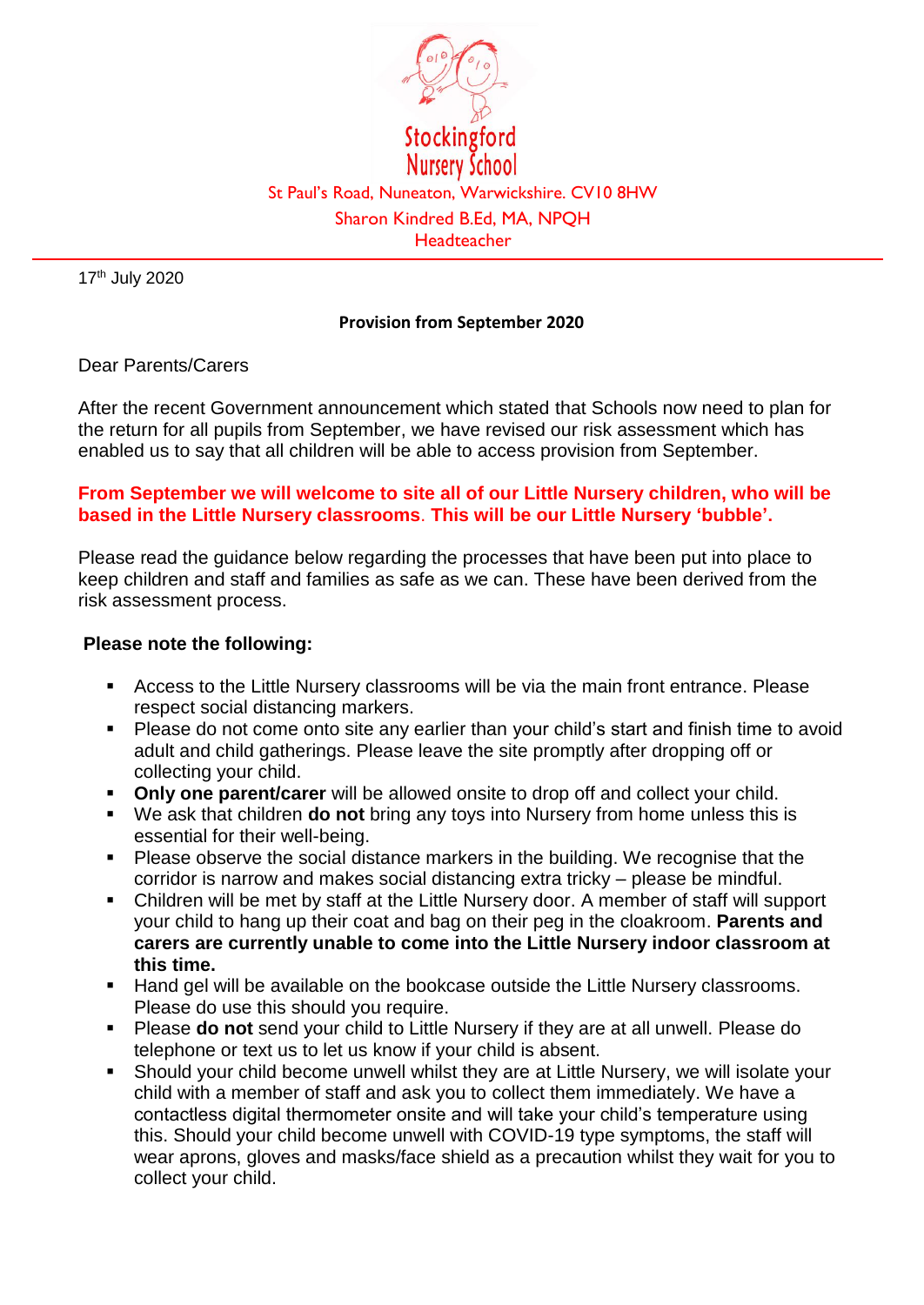- If any member of your household becomes unwell with COVID-19 symptoms, please observe the 14 day isolation period for all family members and arrange for family testing.
- Parents/carers are asked not to be onsite to drop off or collect children if they are unwell or if they are displaying COVID-19 symptoms.
- We respectfully ask that you adhere to all relevant guidelines regarding social distancing whilst at home.
- Children will need to bring their school bag with a change of clothes and nappies/pullups and wipes.
- If you are accessing public transport to come to Nursery School, please adhere to the current health and safety quidance. (From the  $15<sup>th</sup>$  June, wearing a face covering is currently mandatory on all public transport)

We have carefully considered our Nursery environment to mitigate the risk of transmission of infection. We aim as much as possible to access provision outdoors, including snack time and small group time.

During the Nursery session we will:

- Ask your child to wash their hands as soon as they come into Little Nursery, and support them with this.
- Ask your child to observe frequent handwashing as good practice, and support them with this.
- During adult led activities such as small group time, snack time, adults will support social distancing by asking children to sit on a coloured spot, or maintaining a distance between each child at the table, explaining to the children why we are doing this.
- Encouraging good respiratory hygiene by promoting the 'catch it, bin it, kill it' NHS approach and ensuring a good supply of tissues and lidded bins throughout the Nursery.
- During play in session, adults will engage in play activities with the children to support learning and development. Please note however that we **do not expect** and **cannot guarantee** that children and staff will observe social distancing. Should your child need physical comfort or contact, staff **will** provide this.

Nursery staff will:

- Personally maintain frequent good handwashing and the use of hand gel throughout the session.
- Wear disposable aprons and gloves when changing children or changing nappies as is our standard practice.
- Wear aprons, gloves and a mask/face shield if they are waiting with a child who needs to be collected because they are displaying COVD-19 symptoms
- Clean the 'touch points', environment surfaces and toilet/nappy changing area in the middle of the day and at times during the day as and when needed.
- Clean resources regularly.
- Facilities staff will clean the Nursery School at the end of the day in line with National guidance.
- **D**bserve social distancing between each other.

If your child tests positive for COVID-19 you **must let us know straight away**. If a child or teacher tests positive for COVID-19 they will need to continue self-isolating for 7 days (and until well and have had no temperature for 48 hours) and their own household contacts need to continue to self-isolate for 14 days, following the national stay at home guidance. In